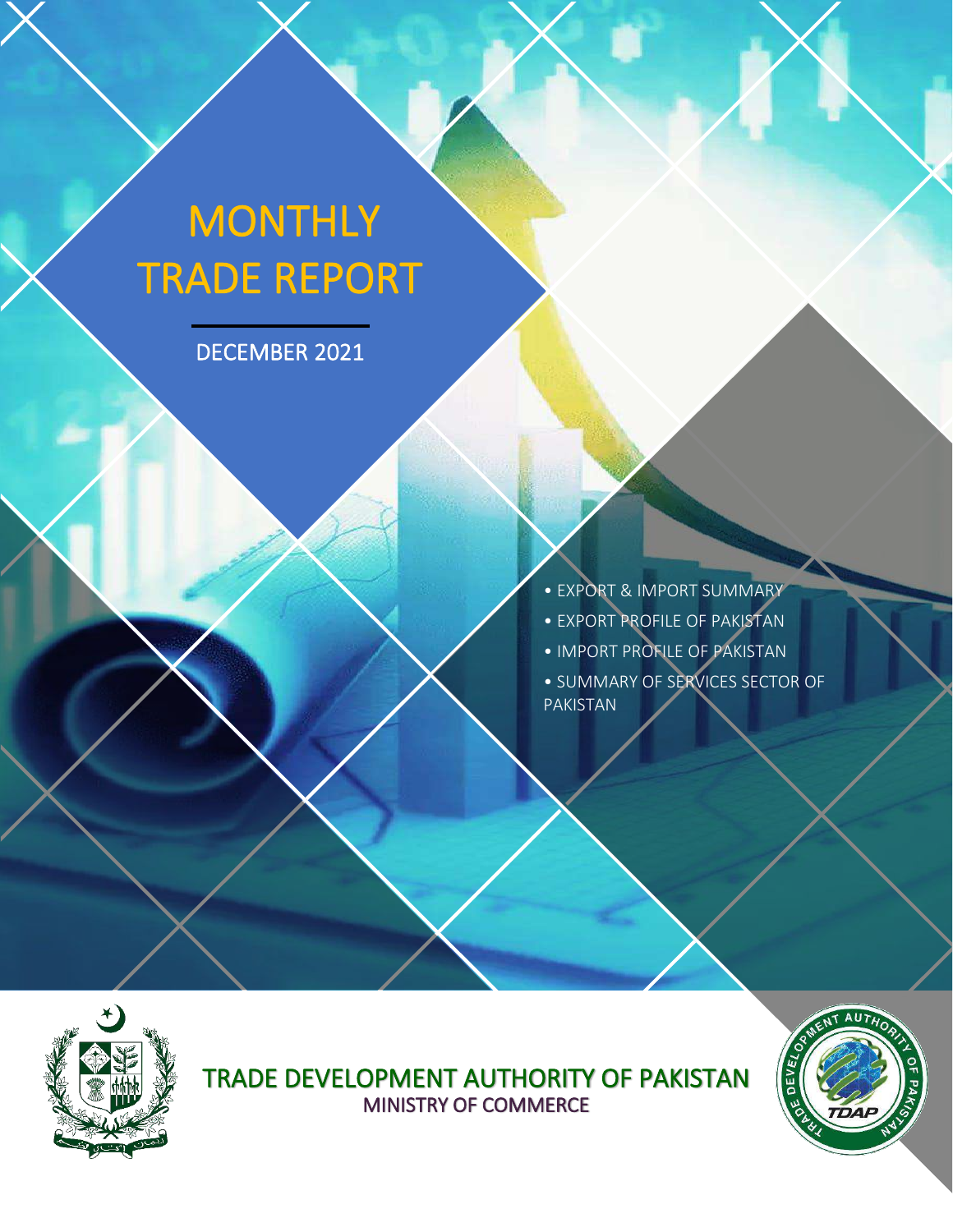### **DISCLAIMER**

The provisional data from Weboc, PBS and PRAL have been reported for information purposes only. Every effort has been made to cross-check and verify the authenticity of the data. Trade Development Authority of Pakistan, or the author(s), do not guarantee the data included in this work. All data and statistics used are correct as of 10<sup>th</sup> January 2022 and may be subject to change.

For any queries or feedback regarding this publication, please contact at:

Afshan Uroos Assistant Manager afshan.uroos@tdap.gov.pk.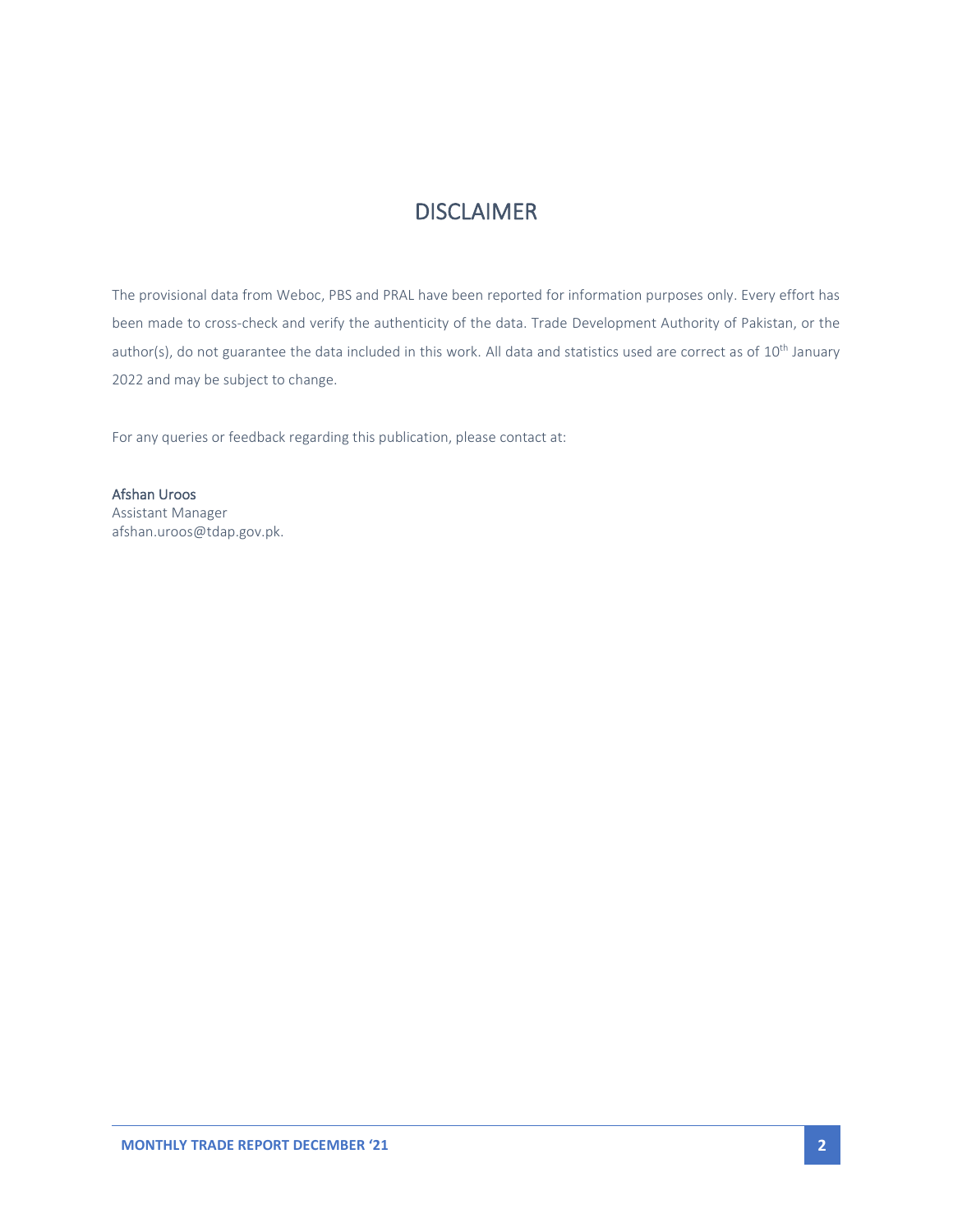## SUMMARY

*\*Trade values in US\$ million*

| <b>EXPORTS SUMMARY</b> | FY 2021-22 | FY 2020-21 | % CHANGE |
|------------------------|------------|------------|----------|
| DECEMBER 2021          | 2,740      | 2.366      | 15.8%    |
| JULY-DECEMBER 2021-22  | 15,102     | 12,110     | 24.7%    |

| <b>IMPORTS SUMMARY</b> | FY 2021-22 | FY 2020-21 | <b>% CHANGE</b> |
|------------------------|------------|------------|-----------------|
| DECEMBER 2021          | 7.597      | 4.986      | 52.37%          |
| JULY- DECEMBER 2021    | 40.580     | 24.454     | 65.94%          |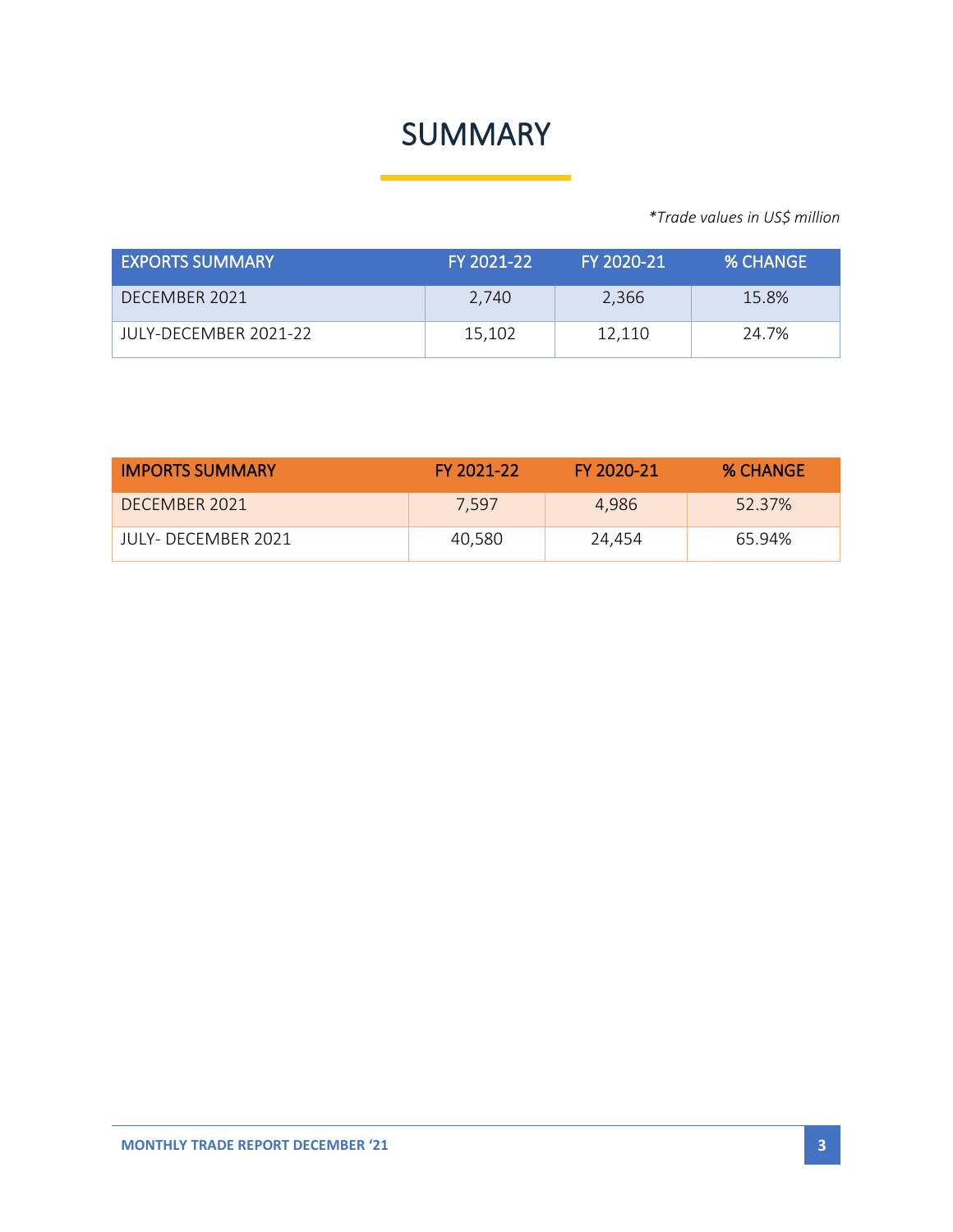# EXPORT PROFILE

#### TOP PARTNER COUNTRIES SHOWING INCREASE

*\*Trade values in US\$ million*

| <b>COUNTRY</b>       | <b>DEC 2021</b> | <b>DEC 2020</b> | <b>% CHANGE</b> |
|----------------------|-----------------|-----------------|-----------------|
| <b>UNITED STATES</b> | 607.3           | 425.1           | 43%             |
| <b>CHINA</b>         | 324.9           | 260.5           | 25%             |
| <b>NETHERLANDS</b>   | 138.5           | 123.1           | 12%             |
| <b>SPAIN</b>         | 111.4           | 86.5            | 29%             |
| UNITED ARAB EMIRATES | 107.8           | 101.7           | 6%              |
| <b>BANGLADESH</b>    | 83.4            | 49.1            | 70%             |
| <b>BELGIUM</b>       | 57.5            | 56.0            | 3%              |
| <b>THAILAND</b>      | 46.2            | 12.2            | 278%            |
| <b>SRI LANKA</b>     | 45.8            | 30.4            | 51%             |
| <b>MALAYSIA</b>      | 45.6            | 23.9            | 90%             |

### TOP PARTNER COUNTRIES SHOWING DECREASE

| <b>COUNTRY</b>            | <b>DEC 2021</b> | <b>DEC 2020</b> | <b>% CHANGE</b> |
|---------------------------|-----------------|-----------------|-----------------|
| <b>UNITED KINGDOM</b>     | 181.6           | 189.6           | -4%             |
| <b>GERMANY</b>            | 134.2           | 158.2           | $-15%$          |
| <b>ITALY</b>              | 66.5            | 67.0            | $-1\%$          |
| <b>AFGHANISTAN</b>        | 59.1            | 89.2            | $-34%$          |
| <b>FRANCE</b>             | 39.5            | 40.4            | $-2%$           |
| <b>SAUDI ARABIA</b>       | 32.6            | 36.1            | $-9%$           |
| <b>CANADA</b>             | 28.6            | 30.4            | -6%             |
| <b>RUSSIAN FEDERATION</b> | 22.3            | 32.0            | $-30%$          |
| <b>DENMARK</b>            | 21.2            | 23.5            | $-10%$          |
| <b>INDONESIA</b>          | 17.1            | 26.1            | $-34%$          |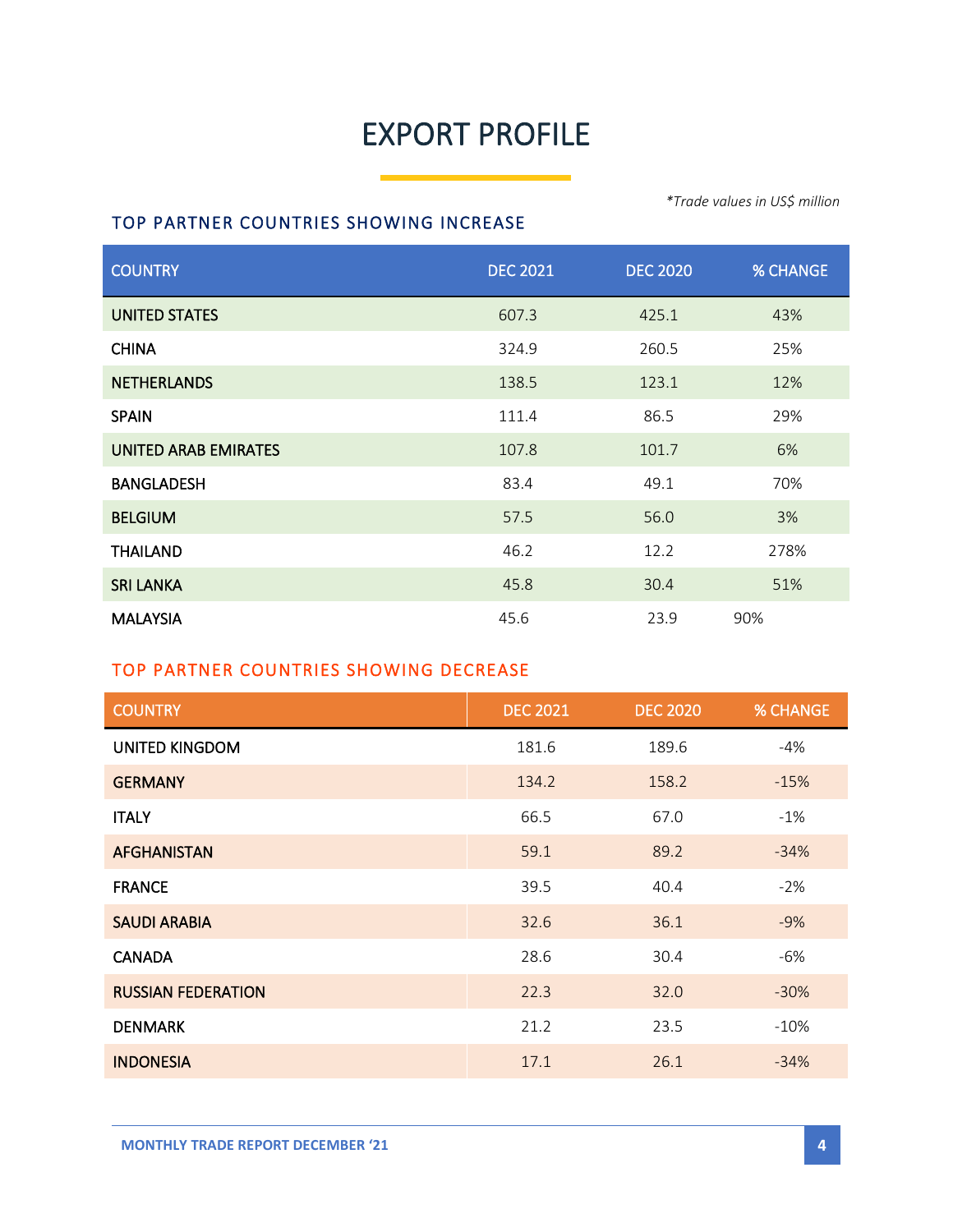### TOP GROWING COMMODITIES

| <b>HS</b> | <b>PRODUCTS</b>                                                                                       | <b>DEC 2021</b> | <b>DEC 2020</b> | <b>%CHANGE</b> |
|-----------|-------------------------------------------------------------------------------------------------------|-----------------|-----------------|----------------|
| 6302      | BEDLINEN, TABLE LINEN, TOILET LINEN AND KITCHEN LINEN<br>OF ALL TYPES OF TEXTILE MATERIALS            | 364.8           | 351.6           | 4%             |
| 6203      | MEN'S OR BOYS' SUITS, ENSEMBLES, JACKETS, BLAZERS,<br>TROUSERS, BIB AND BRACE OVERALLS, BREECHES      | 284.0           | 225.2           | 26%            |
| 1006      | <b>RICE</b>                                                                                           | 242.2           | 231.7           | 5%             |
| 5205      | COTTON YARN OTHER THAN SEWING THREAD, CONTAINING<br>>= 85% COTTON BY WEIGHT                           | 99.1            | 92.1            | 8%             |
| 6103      | MEN'S OR BOYS' SUITS, ENSEMBLES, JACKETS, BLAZERS,<br>TROUSERS, BIB AND BRACE OVERALLS, BREECHES      | 86.6            | 61.5            | 41%            |
| 7403      | OPPER, REFINED, AND COPPER ALLOYS, UNWROUGHT<br>(EXCLUDING COPPER ALLOYS OF HEADING 7405)             | 85.7            | 36.0            | 138%           |
| 6110      | JERSEYS, PULLOVERS, CARDIGANS, WAISTCOATS AND SIMILAR<br>ARTICLES, KNITTED OR CROCHETED               | 80.4            | 51.9            | 55%            |
| 5209      | WOVEN FABRICS OF COTTON, CONTAINING >= 85% COTTON<br>BY WEIGHT AND WEIGHING > 200 G/M <sup>2</sup>    | 75.1            | 61.3            | 22%            |
| 6109      | T-SHIRTS, SINGLETS AND OTHER VESTS, KNITTED                                                           | 65.7            | 45.0            | 46%            |
| 5208      | WOVEN FABRICS OF COTTON, CONTAINING >= 85% COTTON<br>BY WEIGHT AND WEIGHING $<=$ 200 G/M <sup>2</sup> | 59.4            | 58.4            | 2%             |
| 6302      | BEDLINEN, TABLE LINEN, TOILET LINEN AND KITCHEN LINEN<br>OF ALL TYPES OF TEXTILE MATERIALS            | 364.8           | 351.6           | 4%             |

### TOP DECREASING COMMODITIES

| HS.  | <b>PRODUCTS</b>                                                                                       | <b>DEC 2021</b> | <b>DEC 2020</b> | %<br><b>CHANGE</b> |
|------|-------------------------------------------------------------------------------------------------------|-----------------|-----------------|--------------------|
| 9018 | INSTRUMENTS AND APPLIANCES USED IN MEDICAL,<br>SURGICAL, DENTAL OR VETERINARY SCIENCES                | 34.3            | 35.6            | $-4%$              |
| 0805 | CITRUS FRUIT, FRESH OR DRIED                                                                          | 32.3            | 69.7            | $-54%$             |
| 6309 | WORN CLOTHING AND CLOTHING ACCESSORIES, BLANKETS<br>AND TRAVELLING RUGS, HOUSEHOLD LINEN AND ARTICLES | 23.0            | 23.5            | $-2\%$             |
| 3004 | MEDICAMENTS CONSISTING OF MIXED OR UNMIXED<br>PRODUCTS FOR THERAPEUTIC OR PROPHYLACTIC                | 21.4            | 22.3            | $-4\%$             |
| 0703 | ONIONS, SHALLOTS, GARLIC, LEEKS AND OTHER ALLIACEOUS<br>VEGETABLES, FRESH OR CHILLED                  | 20.6            | 25.8            | $-20%$             |
| 2207 | UNDENATURED ETHYL ALCOHOL OF AN ALCOHOLIC<br>STRENGTH OF >= 80%; ETHYL ALCOHOL AND OTHER SPIRITS      | 20.1            | 27.4            | $-27%$             |
| 3907 | POLYACETALS, OTHER POLYETHERS AND EPOXIDE RESINS, IN<br>PRIMARY FORMS; POLYCARBONATES, ALKYD RESINS   | 10.9            | 11.4            | $-4%$              |
| 6303 | CURTAINS, INCL. DRAPES, AND INTERIOR BLINDS; CURTAIN<br>OR BED VALANCES OF ALL TYPES OF TEXTILE       | 9.3             | 13.9            | $-33%$             |
| 5212 | WOVEN FABRICS OF COTTON, CONTAINING<br>PREDOMINANTLY, BUT < 85% COTTON BY WEIGHT, OTHER               | 8.3             | 8.5             | $-2\%$             |
| 6207 | MEN'S OR BOYS' SINGLETS AND OTHER VESTS,<br>UNDERPANTS, BRIEFS, NIGHTSHIRTS, PYJAMAS, BATHROBES,      | 8.0             | 8.7             | $-8%$              |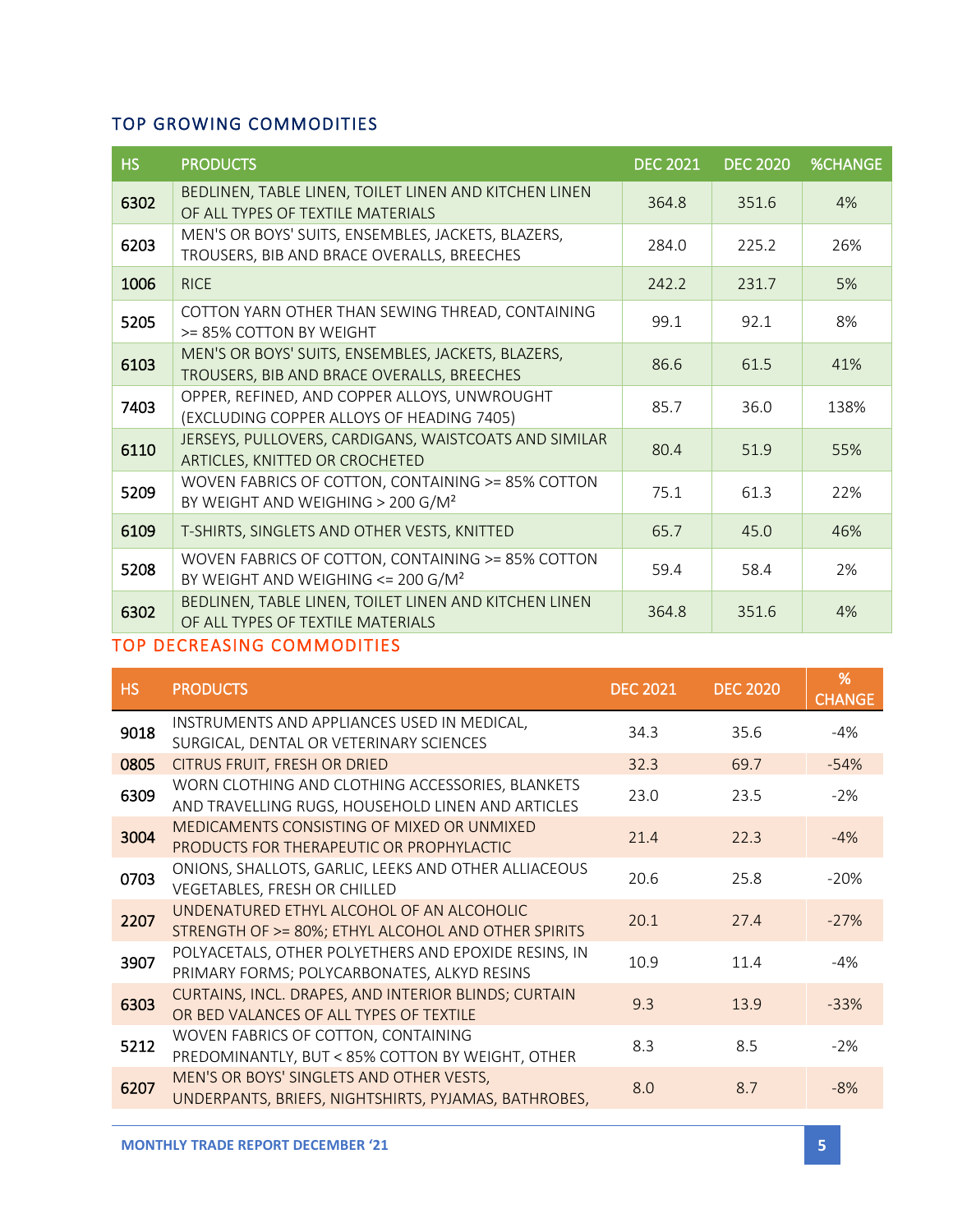# IMPORT PROFILE

#### TOP PARTNER COUNTRIES SHOWING INCREASE

COUNTRY DEC 2021 DEC 2020 % CHANGE **CHINA** 68% **UNITED STATES** 101% 218.32 218.32 101% **INDONESIA** 411.38 282.74 45% SAUDI ARABIA 408.16 241.77 69% UNITED ARAB EMIRATES 399.62 329.28 21% **QATAR** 382.34 143.20 167% **JAPAN** 212.66 81.59 161% **KUWAIT 199.82** 140.03 43% **THAILAND** 135.98 51.96 162% UKRAINE 134.50 34.73 287%

#### TOP PARTNER COUNTRIES SHOWING DECREASE

| <b>COUNTRY</b>     | <b>DEC 2021</b> | <b>DEC 2020</b> | <b>% CHANGE</b> |
|--------------------|-----------------|-----------------|-----------------|
| <b>GERMANY</b>     | 113.24          | 96.49           | $-15%$          |
| <b>SOUTH KOREA</b> | 76.20           | 124.64          | $-39%$          |
| AFGHANISTAN        | 60.31           | 61.32           | $-2%$           |
| <b>TURKEY</b>      | 48.37           | 59.20           | $-18%$          |
| <b>MOROCCO</b>     | 37.75           | 49.92           | $-24%$          |
| <b>NETHERLANDS</b> | 29.84           | 33.15           | $-10%$          |
| SWEDEN             | 20.61           | 22.23           | -7%             |
| <b>INDIA</b>       | 20.18           | 21.51           | $-6%$           |
| CANADA             | 15.41           | 80.83           | $-81%$          |
| SWITZERLAND        | 15.03           | 25.20           | $-40%$          |

*\*Trade values in US\$ million*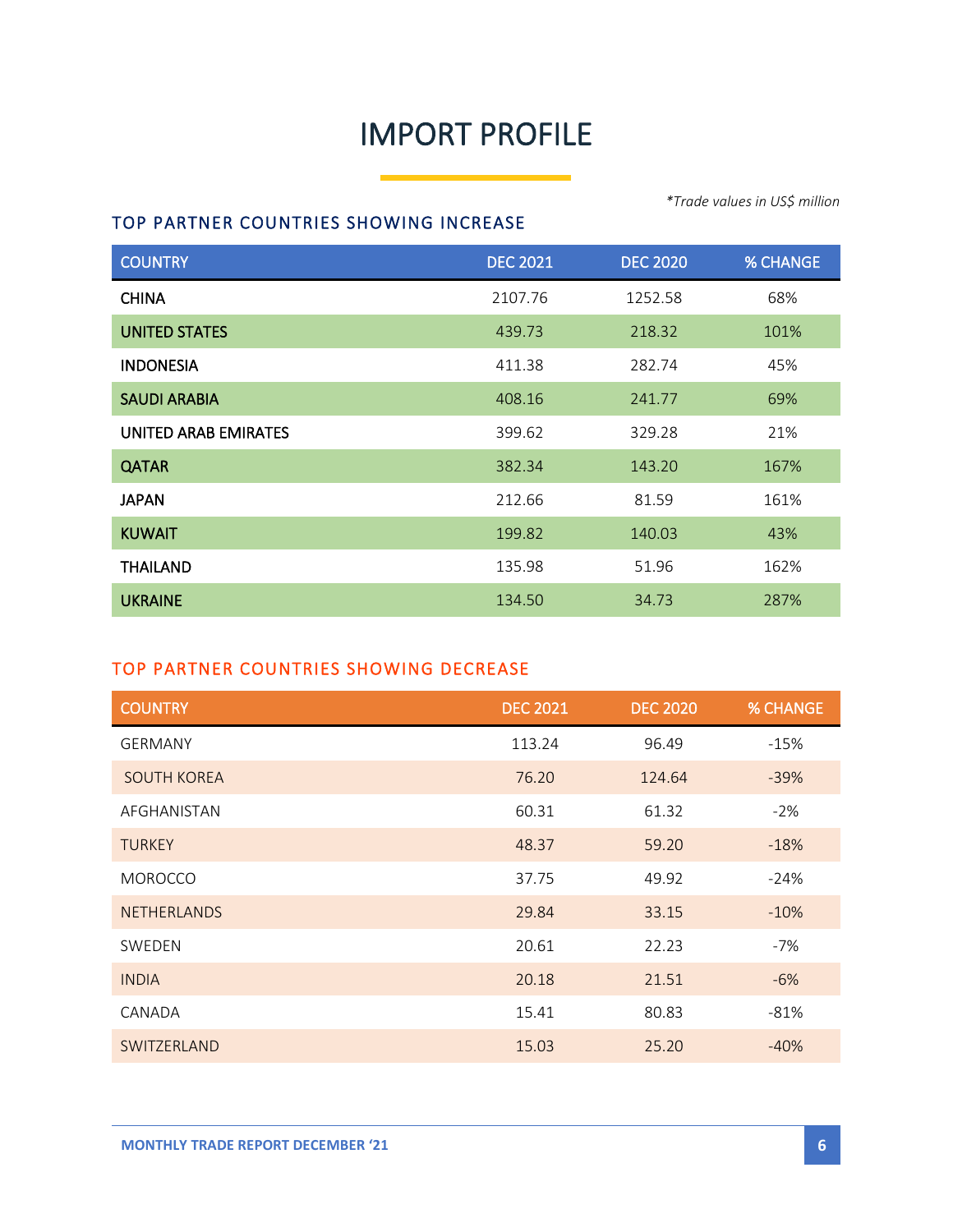### TOP GROWING COMMODITIES

| <b>HS</b> | <b>PRODUCTS</b>                                                                           | <b>DEC 2021</b> | <b>DEC 2020</b> | <b>% CHANGE</b> |
|-----------|-------------------------------------------------------------------------------------------|-----------------|-----------------|-----------------|
| 2710      | MINERAL FUELS, MINERAL OILS AND PRODUCTS OF THEIR<br><b>DISTILLATION</b>                  | 793.2           | 275.3           | 188%            |
| 3002      | PHARMACEUTICAL PRODUCTS                                                                   | 584.9           | 38.7            | 1410%           |
| 2711      | LIQUEFIED PETROLEUM GASES                                                                 | 544.1           | 233.7           | 133%            |
| 1511      | PALM OIL AND ITS FRACTIONS, WHETHER OR NOR REFINED, BUT<br>NOT CHEMICALLY MODIFIED        | 335.8           | 235.0           | 43%             |
| 7204      | FERROUS WASTE AND SCRAP; REMELTING SCRAP INGOTS OF<br><b>IRON OR STEEL</b>                | 256.6           | 137.2           | 87%             |
| 8517      | ELECTRICAL MACHINERY AND EQUIPMENT AND PARTS THEREOF                                      | 252.4           | 239.3           | 5%              |
| 5201      | COTTON, NOT CARDED OR COMBED.                                                             | 175.4           | 154.5           | 14%             |
| 2701      | COAL; BRIQUETTES, OVOIDS AND SIMILAR SOLID FUELS<br>MANUFACTURED FROM COAL.               | 169.7           | 150.3           | 13%             |
| 8703      | VEHICLES OTHER THAN RAILWAY OR TRAMWAY ROLLING-STOCK<br>AND PARTS AND ACCESSORIES THEREOF | 152.3           | 22.4            | 579%            |
| 7208      | FLAT-ROLLED PRODUCTS OF IRON OR NON-ALLOY STEEL                                           | 131.3           | 48.9            | 169%            |

#### TOP DECREASING COMMODITIES

| <b>HS</b> | <b>PRODUCTS</b>                                                                                                                                                 | <b>DEC 2021</b> | <b>DEC 2020</b> | %<br><b>CHANGE</b> |
|-----------|-----------------------------------------------------------------------------------------------------------------------------------------------------------------|-----------------|-----------------|--------------------|
| 1001      | WHEAT AND MESLIN.                                                                                                                                               | 220.2           | 252.7           | $-13%$             |
| 1205      | RAPE OR COLZA SEEDS, WHETHER OR NOT BROKEN                                                                                                                      | 38.6            | 58.4            | $-34%$             |
| 3204      | SYNTHETIC ORGANIC COLOURING MATTER, WHETHER OR NOT<br>CHEMICALLY DEFINED                                                                                        | 28.7            | 28.9            | $-1\%$             |
| 713       | VEGETABLES, LEGUMINOUS DRIED, SHELLED                                                                                                                           | 26.8            | 32.1            | $-16%$             |
| 4011      | RUBBER AND ARTICLES THEREOF                                                                                                                                     | 26.7            | 34.3            | $-22%$             |
| 5504      | ARTIFICIAL STAPLE FIBRES, NOT CARDED, COMBED OR OTHERWISE<br>PROCESSED FOR SPINNING                                                                             | 20.6            | 23.4            | $-12%$             |
| 3822      | DIAGNOSTIC OR LABORATORY REAGENTS ON A BACKING,<br>PREPARED DIAGNOSTIC OR LABORATORY REAGENTS WHETHER<br>OR NOT ON A BACKING, AND CERTIFIED REFERENCE MATERIALS | 18.0            | 22.9            | $-21%$             |
| 8428      | LIFTING, HANDLING, LOADING OR UNLOADING MACHINERY, E.G.<br>LIFTS, ESCALATORS, CONVEYORS                                                                         | 16.7            | 20.7            | $-19%$             |
| 6309      | OTHER MADE UP TEXTILE ARTICLES; SETS; WORN CLOTHING AND<br><b>WORN TEXTILE ARTICLES</b>                                                                         | 15.4            | 21.9            | $-29%$             |
| 8402      | STEAM OR OTHER VAPOUR GENERATING BOILERS                                                                                                                        | 14.4            | 33.9            | $-57%$             |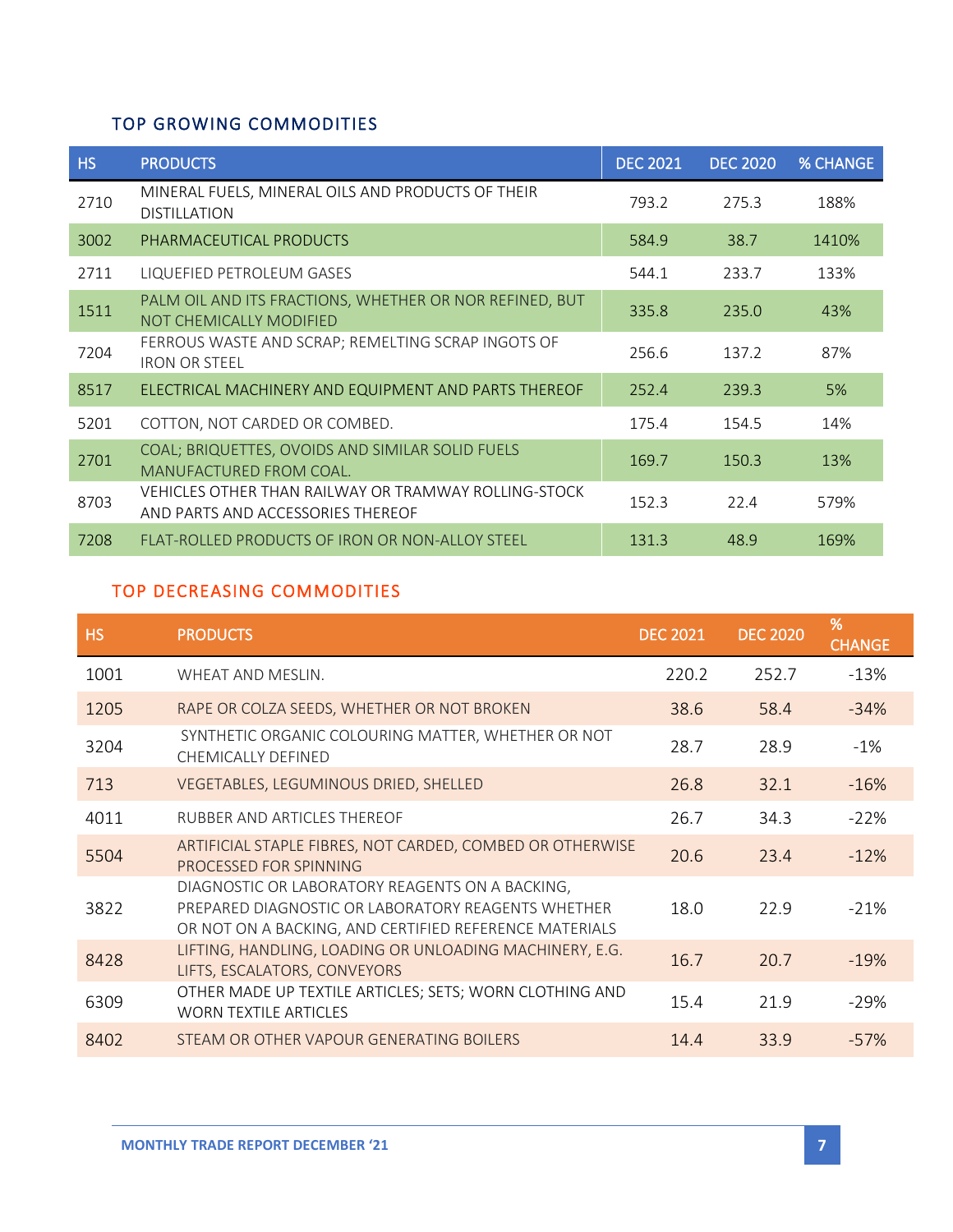# SUMMARY OF SERVICES SECTOR

*\*Trade values in US\$ million*

| EXPORTS SUMMARY | FY 2021-22 | FY 2020-21 | <b>% CHANGE</b> |
|-----------------|------------|------------|-----------------|
| NOVEMBER 2021   | 582.9      | 505.12     | 15.4%           |

| <b>IMPORTS SUMMARY</b> | <b>FY 2021-22</b> | FY 2020-21 | <b>% CHANGE</b> |
|------------------------|-------------------|------------|-----------------|
| NOVEMBER 2021          | 832               | 554        | 50.19%          |